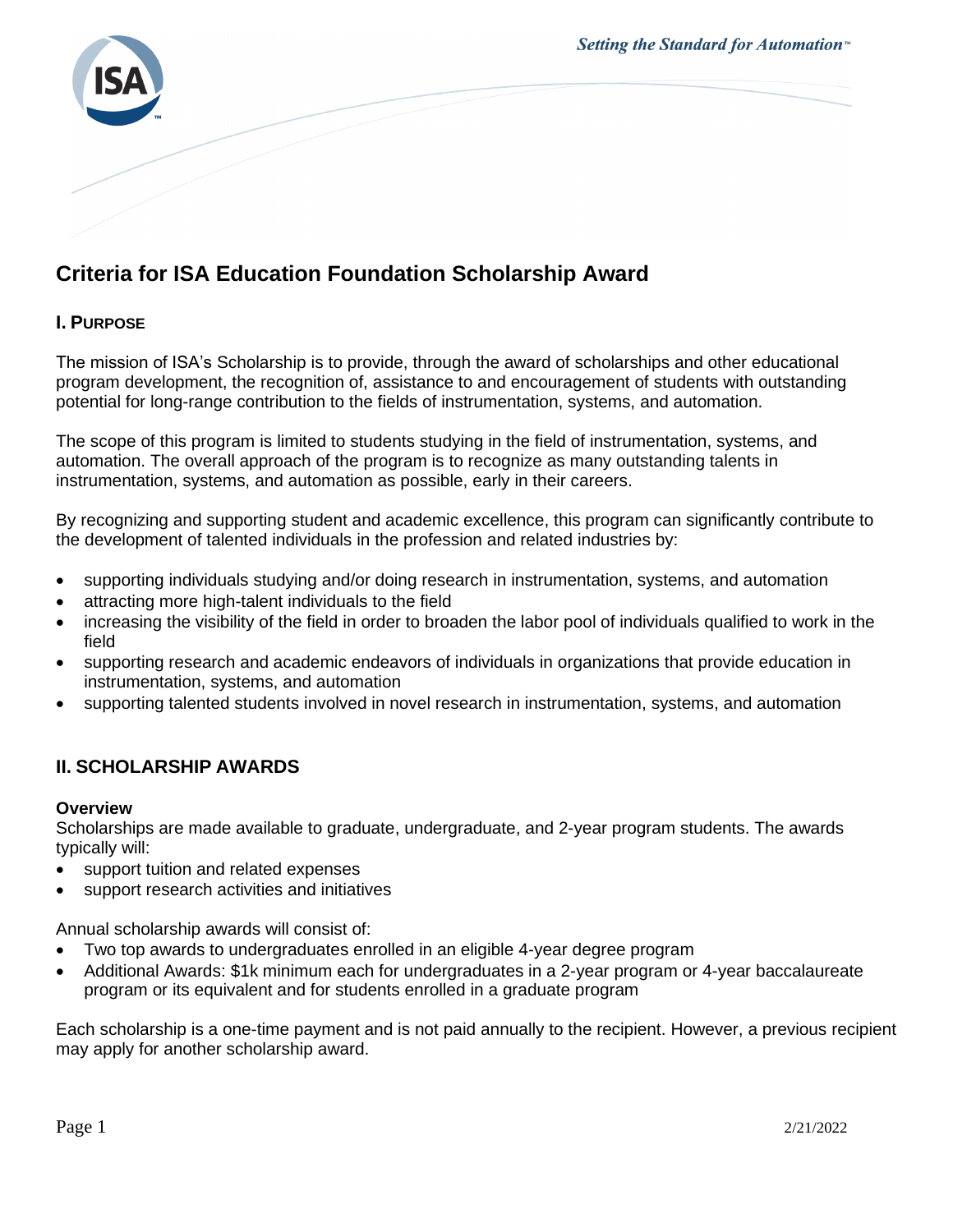

## **Scholarship Award Criteria**

Applications are categorized according to academic level (graduate, undergraduate, and 2 year programs). Each application is ranked on its own merit in the context of the academic level of the applicant. The key criterion in evaluation and ranking applications is the prospect for long-term contribution that the granting of an award will make to the field of instrumentation, systems, and automation.

Financial need shall not be considered as a criterion. An applicant's gender, citizenship, nationality, national origin, religion, and ethnicity shall not be used as criteria to rank a scholarship applicant. Applicants need not be an ISA member or dependent of a member for consideration.

Other general criteria include:

- Applicants are eligible to apply and win in multiple years if the applicant meets ISA's requirements for reporting back to ISA on the use of previously granted awards and if the application demonstrates additional potential contribution to the field beyond that for which any previous awards were based.
- Two year program applicants must have completed a minimum of at least one academic semester of study or the equivalent of 12 semester hours to apply. A transcript should be uploaded to confirm.
- Undergraduate applicants must be students at the sophomore year or higher of their study at the time of application. A transcript should be uploaded to confirm.
- Graduate applicants should have at least one year remaining in their degree program. Applicants should be enrolled in at least the Fall semester. A transcript should be uploaded to confirm.
- Applicants who plan to attend a different educational institution during the year of the scholarship award must supply an official confirmation of enrollment from the educational institution they will be attending.
- Applicants must be full-time students in an educational institution. Students in a four year undergraduate program or graduate program must be enrolled in a degree program.
- Applicants should have an overall scoring sheet or Grade Point Average (GPA) of 2.5 on a 4.0 scale or its equivalent. A transcript should be uploaded to confirm.
- Awards are given to applicants who provide background explaining career and educational objectives; show the potential long-range impact in the field of their academic research and work; and whose applications are accompanied by recommendation letters from faculty or other credible sources who have knowledge of the applicant's academic achievements and relationship to the field and who provide evidence supporting the statement of the applicant.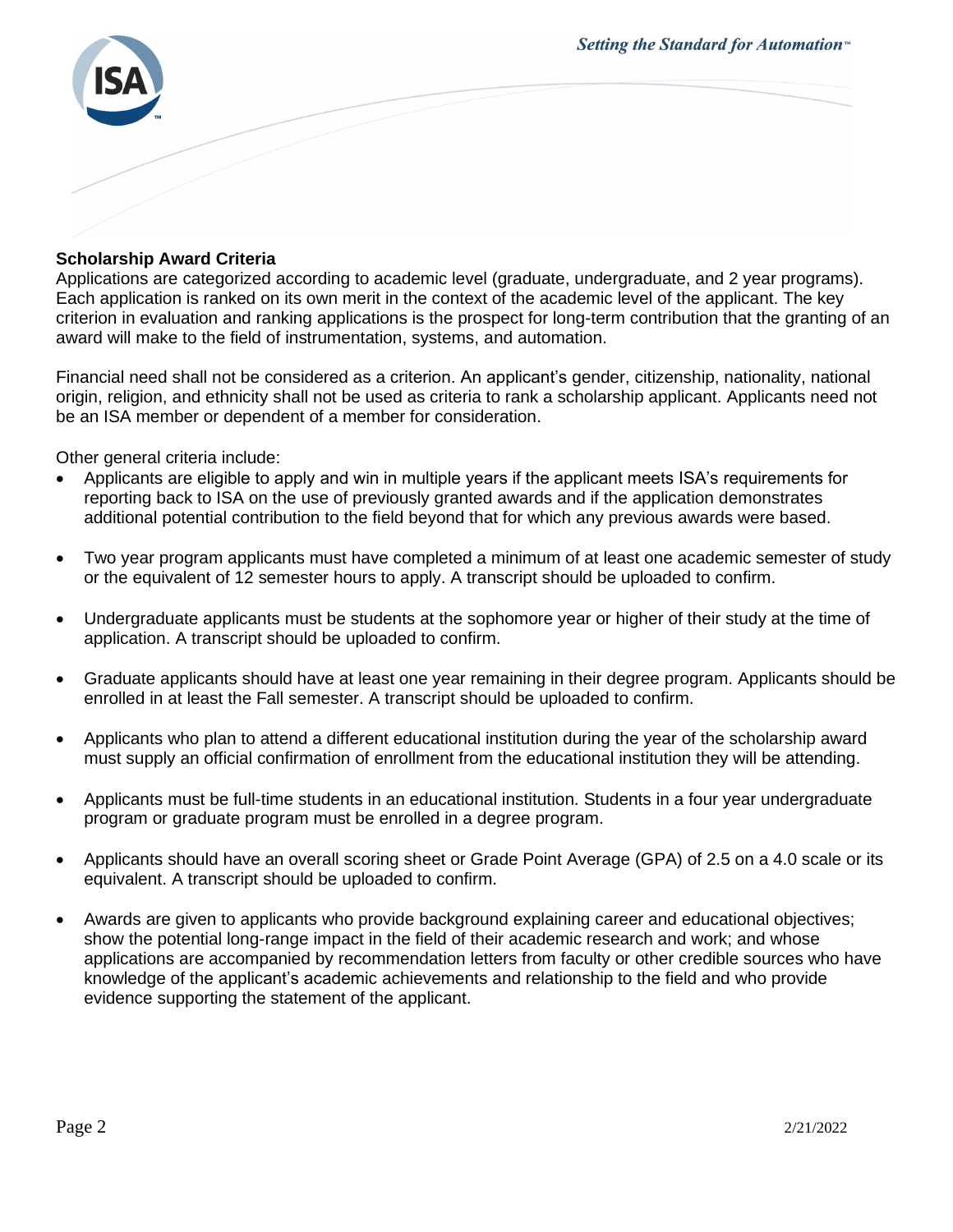Setting the Standard for Automation<sup>™</sup>



# **Online Scholarship Application Submission**

Scholarship applicants must submit the online application which requires that candidates complete and provide the following:

- Essay Questions (Maximum of 300 words per question)
- Supporting information such as extracurricular activities (career-related), academic honors, civic honors or awards received and advise of professional or honorary society memberships they are associated with
- Student Employment History career related jobs, internships, and/or co-op experience
- Official Transcript transcript(s) from the applicant's school(s)
- Recommendation Letters two letters of recommendation. One letter must be from a faculty member. Letters should include personal references relating to the students work and goals in the automation profession.

## **Scholarship Application Ranking**

Scholarship Committee members will review the eligible applications in two rounds as described below. Post review, scholarship recipients are reviewed by the Honors & Awards Committee who then vote to submit the nominationed recipients to the Executive Board for approval.

A member of the Scholarship Committee may refrain from reviewing a particular candidate due to any selfperceived conflict of interest or unbiased evaluation. The Committee shall be notified of such and the following calculations will be modified to reflect the appropriate number of reviewers.

#### **Round 1**

The Committee will review all undergraduate, two-year and graduate applicants.

Each application is ranked and scored by each member of the committee, using the scholarship award criteria, into one of the following groups:

## • **5 Points - Outstanding**

Applicant's study has clear and convincing potential of long-term contribution to field. Support letter(s) provide outstanding endorsement from known leaders in field and should illustrate examples of student's work.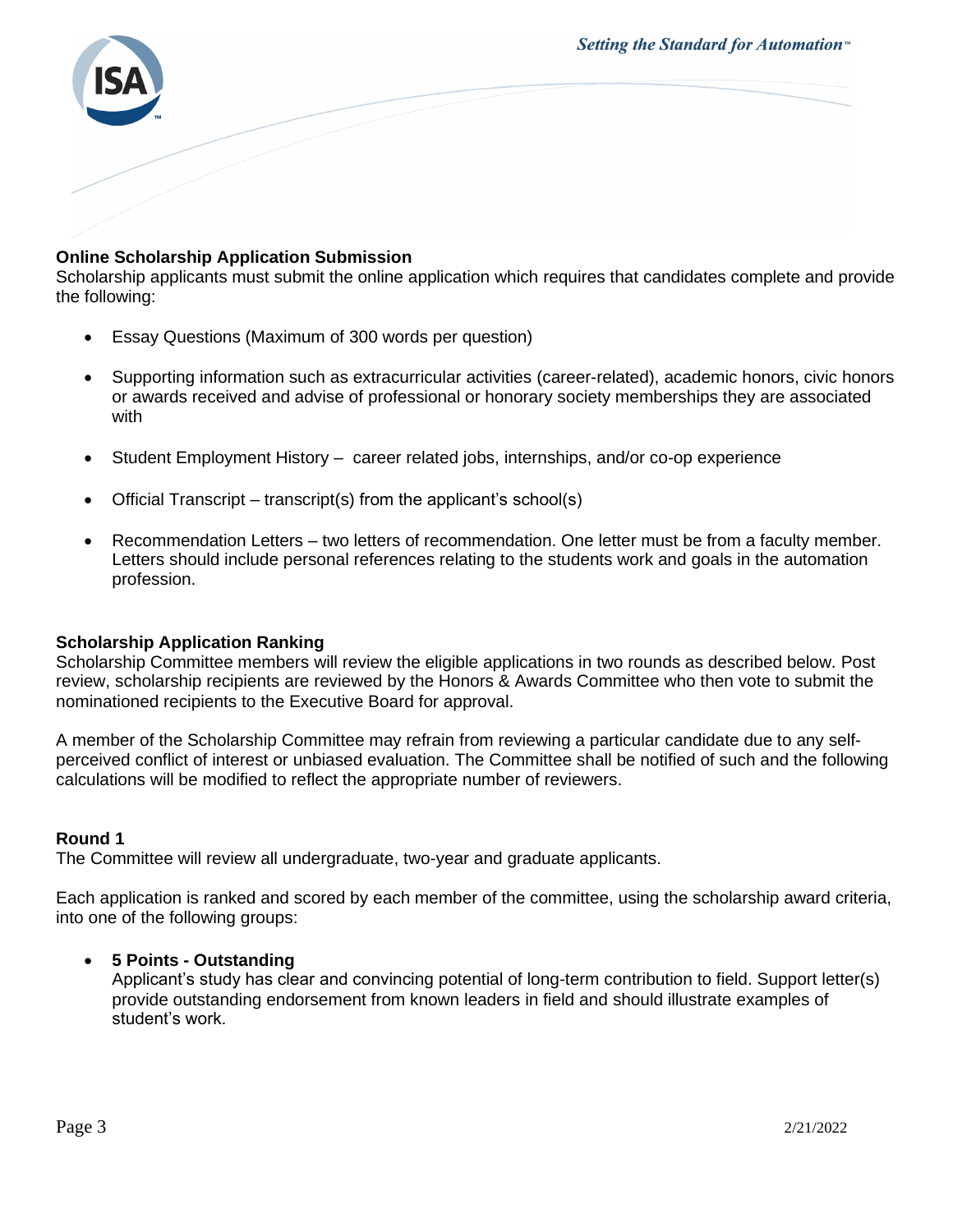Setting the Standard for Automation<sup>™</sup>



## • **4.5 Points - Excellent**

Applicant's study has clear and convincing potential of long-term contribution to field. Support letter(s) provide excellent endorsement from known leaders in field and should illustrate examples of student's work.

## • **4 Points - Notable**

Applicant's study has clear and convincing potential of long-term contribution to field. Support letter(s) provide notable endorsement from known leaders in field and should illustrate examples of student's work.

## • **3.5 Points - Very Good**

Applicant's study makes very good case for potential long-term contributions. Support letter(s) provide strong endorsement.

## • **3 Points - Good**  Applicant's study makes good case for long-term contribution. Support letters provide endorsement.

- **2 Points - Average or Below**  Applicant's study makes case for long-term contributions. Support letters provide endorsement.
- **1 Point - Not Related** Application is not related to instrumentation, measurement, control or automation.

Scores are collected and compiled against the numerical point values of the applications. Any application that is deemed to be Not Related by the entire Scholarship Committee is disqualified from further consideration.

#### **Round 2**

The Committee will discuss and determine a list of the top ranked undergraduate, two-year and graduate applicants for the final ranking.

Based on the average of all committee member scores, awards will be determined for applicants with the highest overall points.

Candidates for District scholarship awards based on the following criteria:

• District scholarships – the applicant should be a resident of that District; if no applicant is a resident, he/she may be attending a school within the District.

If there are an insufficient number of qualified award applicants, the full available scholarship award amount will not be issued and will remain in the Education Foundation Fund.